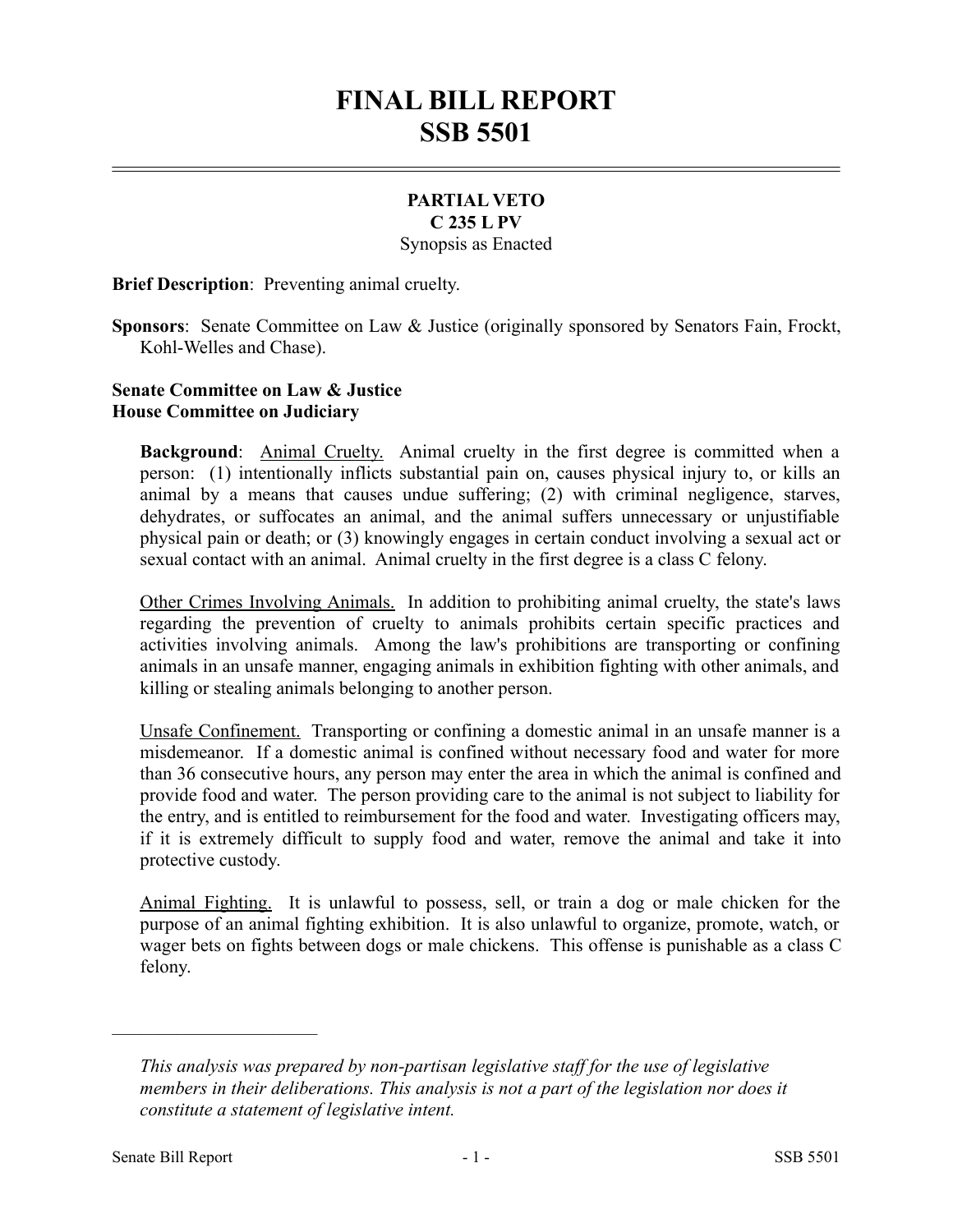Killing or Harming Livestock. It is unlawful for a person to, with malice, kill or cause substantial bodily harm to livestock belonging to another person. A violation constitutes a class C felony.

Killing or Stealing a Pet Animal. Any person who kills or obscures the identity of a pet animal, or who steals a pet animal worth \$250 or less, is subject to a mandatory fine of \$500 per animal. This conduct also constitutes a gross misdemeanor.

Enforcement of Animal Cruelty Laws. Law enforcement agencies and local animal care and control agencies may enforce the animal cruelty law. A law enforcement officer or animal control officer may, with a warrant, remove an animal to a suitable place for care if the officer has probable cause to believe the owner has violated the animal cruelty laws and there is no responsible person available who can assume the animal's care. The officer may remove an animal without a warrant if the animal is in an immediate life-threatening situation.

**Summary**: It is a class 2 civil infraction to leave or confine any animal unattended in a motor vehicle or enclosed space if the animal could be harmed or killed by exposure to excessive heat, cold, lack of ventilation, or lack of necessary water. An animal control officer or law enforcement officer is authorized to enter the motor vehicle or enclosed area to remove the animal from such exposure. The officer or employing agency is not liable for any property damage related to the animal removal. The maximum penalty for a class 2 civil infraction is \$125, plus statutory assessments. The civil infraction does not preclude criminal prosecution for animal cruelty.

The crime of animal fighting includes causing a minor to commit the same crime. For the crime of animal fighting, the definition of an animal is no longer limited to just dogs or male chickens.

The value limit on a pet animal, the theft of which is subject to a mandatory \$500 fine, is raised from \$250 to \$750, which is the monetary threshold for theft in the third degree. A person in violation of the statute may also be prosecuted for animal cruelty.

Animal cruelty in the first degree is committed when a person intentionally inflicts substantial pain, causes physical injury, or kills an animal. The cruelty must be committed by a means causing undue suffering or with extreme indifference to life. Animal cruelty also includes causing a minor to inflict substantial pain, cause physical injury, or kill an animal.

## **Votes on Final Passage:**

| Senate 49 0 |  |                                |
|-------------|--|--------------------------------|
|             |  | House 59 38 (House amended)    |
|             |  | Senate 47 0 (Senate concurred) |

**Effective:** July 24, 2015